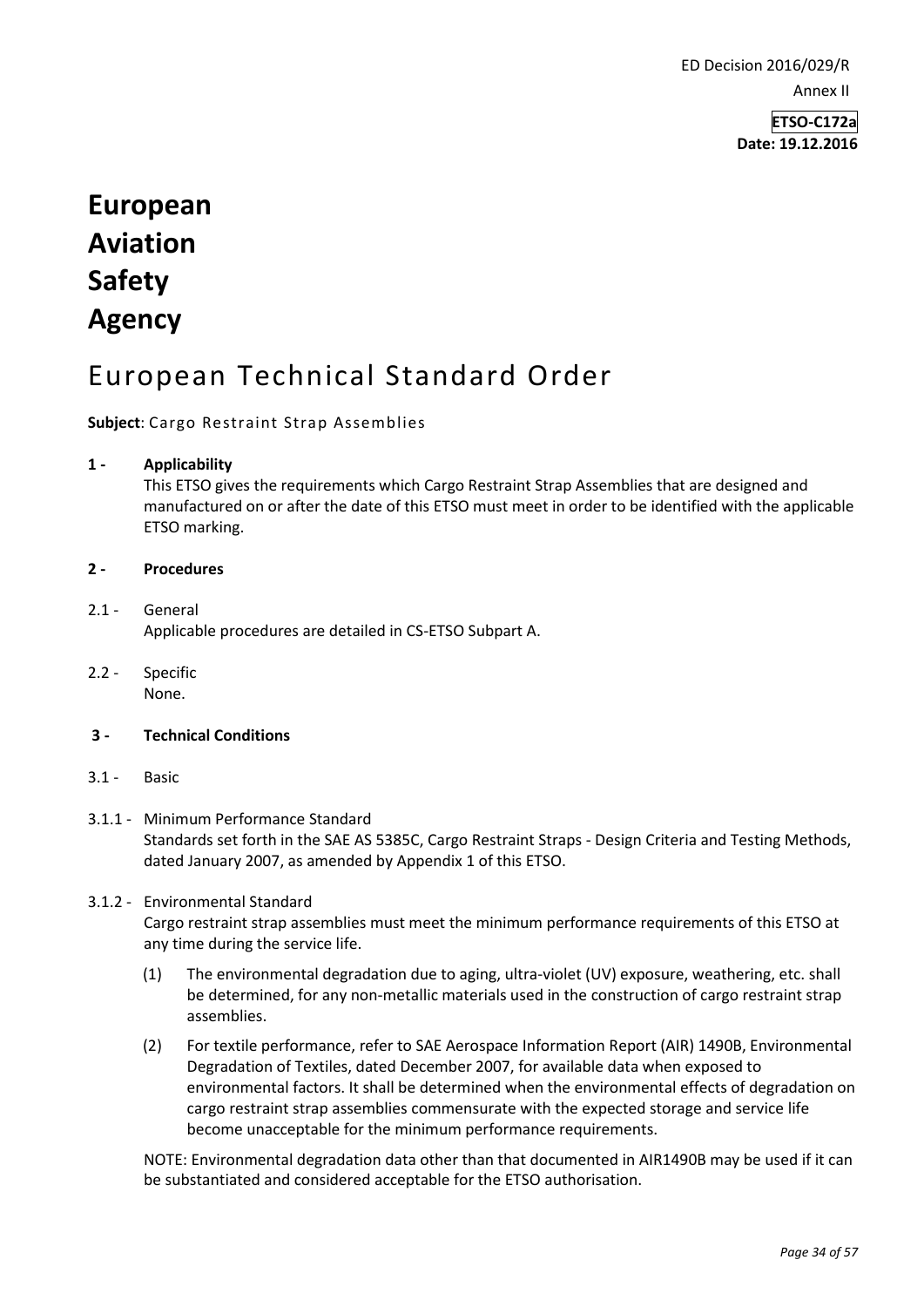**ETSO-C172a Date: 19.12.2016**

- 3.1.3 Computer Software None.
- 3.1.4 Electronic Hardware Qualification None.
- 3.2 Specific
- 3.2.1 Failure Condition Classification N/A

#### **4 - Marking**

4.1 - General

Marking as detailed in CS-ETSO Subpart A paragraph 1.2. In addition, each Cargo Restraint Strap Assemblies shall be legibly and permanently marked in accordance with SAE AS 5385C, section 7.3 with the following:

- (i) dates of manufacture and expiration per SAE AS 5385C, section 4.5.2. Format the dates per SAE AS 5385C, section 7.2.
- (ii) the rated ultimate load in daN and lbf.
- (iii) a unique identifier if required by SAE AS 5385C, section 4.5.2(b).

Also mark permanently and legibly, with at least the manufacturer's name, subassembly part number, and the ETSO number:

- (1) each component that is easily removable (without hand tool), and
- (2) each subassembly of the article that may be interchangeable.
- NOTE 1: any extra information listed in SAE AS 5385C, section 7, not specifically required in this paragraph, may be marked.
- NOTE 2: Compliance with this ETSO does not necessarily indicate compliance with SAE AS 5385C. To make the cargo strap assembly as complying with SAE AS 5385C, the cargo strap assembly must be shown to meet the requirements of SAE AS 5385C in conformance with SAE AS 5385C, Para 7.1 and Note 8.

### 4.2 - Specific

None.

**5 - Availability of Referenced Document**  See CS-ETSO Subpart A paragraph 3.